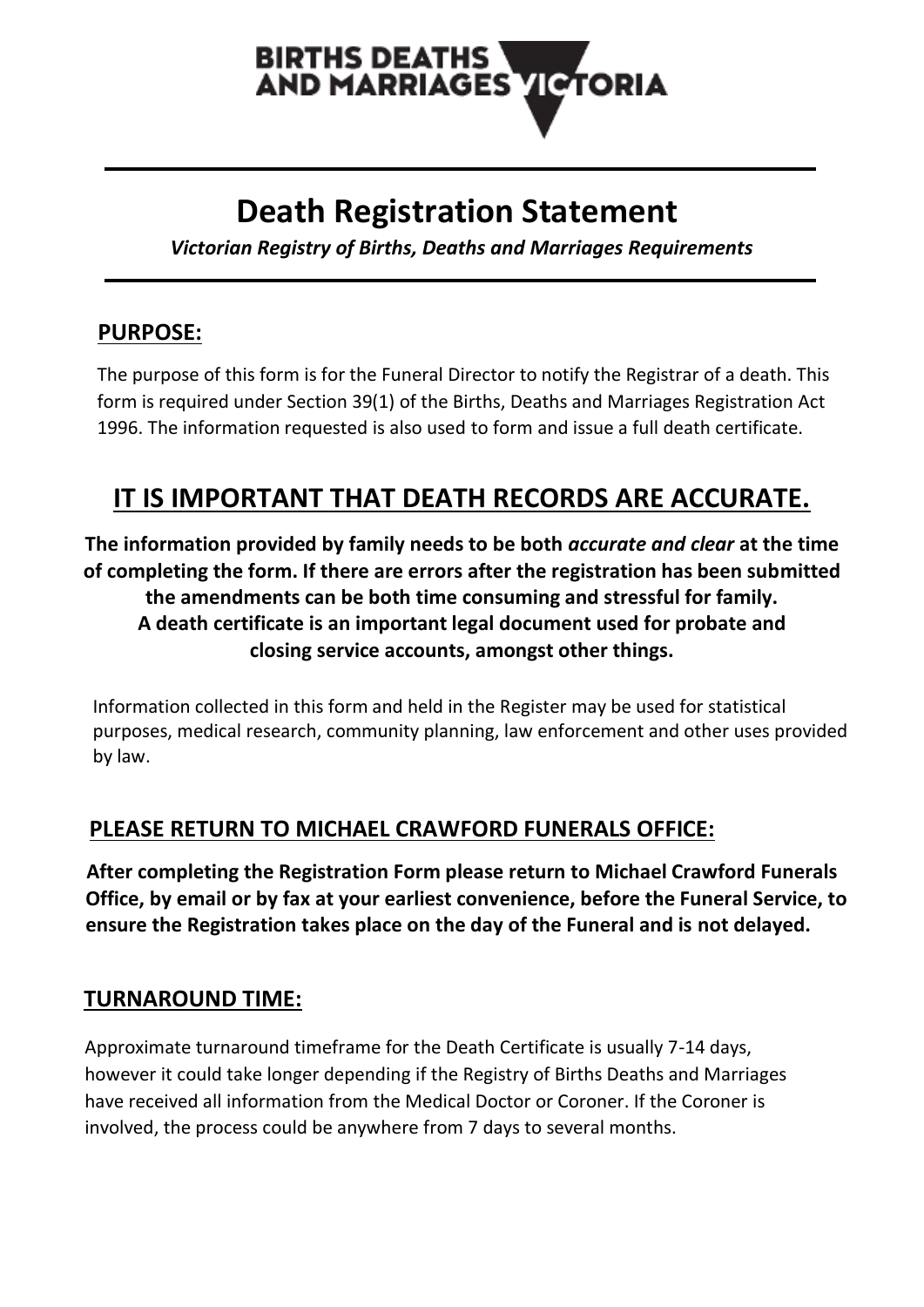# BIRTHS DEATHS<br>AND MARRIAGES VICTORIA

| <b>Please Circle:</b>                                                                                                                              | ΜR | <b>MRS</b> | <b>MS</b> | <b>MISS</b> | <b>OTHER</b>                 |     |    |                               |      |             |  |
|----------------------------------------------------------------------------------------------------------------------------------------------------|----|------------|-----------|-------------|------------------------------|-----|----|-------------------------------|------|-------------|--|
| <b>Given Name(s):</b>                                                                                                                              |    |            |           |             |                              |     |    |                               |      |             |  |
| Surname (Current - At time of death):                                                                                                              |    |            |           |             |                              |     |    |                               |      |             |  |
| Maiden Name (Family name at Birth if applicable):                                                                                                  |    |            |           |             |                              |     |    |                               |      |             |  |
| Date of Birth:                                                                                                                                     |    |            |           |             | <b>Date of Death:</b>        |     |    |                               | Age: |             |  |
| Place of Birth (Suburb, State, Country):                                                                                                           |    |            |           |             |                              |     |    |                               |      |             |  |
| Year of arrival in Australia (If applicable):                                                                                                      |    |            |           |             |                              |     |    |                               |      |             |  |
| <b>Residential Address:</b>                                                                                                                        |    |            |           |             |                              |     |    |                               |      |             |  |
| <b>Occupation during working life:</b>                                                                                                             |    |            |           |             |                              |     |    |                               |      |             |  |
| <b>Retired?</b><br>Yes                                                                                                                             |    | No         |           |             | <b>Pensioner?</b>            | Yes | No |                               |      |             |  |
|                                                                                                                                                    |    |            |           |             |                              |     |    | Type:                         |      |             |  |
| Aboriginal / Torres Strait Islander:                                                                                                               |    |            | No.       |             | Yes $\rightarrow$ Aboriginal |     |    | <b>Torres Strait Islander</b> |      | <b>Both</b> |  |
| <b>Current Relationship Status of the deceased person:</b>                                                                                         |    |            |           |             |                              |     |    |                               |      |             |  |
|                                                                                                                                                    |    |            |           |             |                              |     |    |                               |      |             |  |
| Married                                                                                                                                            |    | Divorced   |           |             | <b>Domestic Partner</b>      |     |    | Registered Relationship       |      |             |  |
| <b>Never Married</b>                                                                                                                               |    | Widowed    |           |             | Unknown                      |     |    |                               |      |             |  |
| List all Marriages of the deceased person starting with the first to the most recent.<br>(Registered relationships or Domestic Partners included.) |    |            |           |             |                              |     |    |                               |      |             |  |
|                                                                                                                                                    |    |            |           |             |                              |     |    |                               |      |             |  |
| 1. Place of Marriage: (suburb/town, state, country)                                                                                                |    |            |           |             |                              |     |    |                               |      |             |  |
| <b>Date of Marriage:</b>                                                                                                                           |    |            |           |             |                              |     |    |                               |      |             |  |
| <b>Given names of Spouse or Partner:</b>                                                                                                           |    |            |           |             |                              |     |    |                               |      |             |  |
| <b>Current Surname of Spouse or Partner:</b>                                                                                                       |    |            |           |             |                              |     |    |                               |      |             |  |
|                                                                                                                                                    |    |            |           |             |                              |     |    |                               |      |             |  |
| 2. Place of Marriage: (suburb/town, state, country)                                                                                                |    |            |           |             |                              |     |    |                               |      |             |  |
| <b>Date of Marriage:</b>                                                                                                                           |    |            |           |             |                              |     |    |                               |      |             |  |
| <b>Given names of Spouse or Partner:</b>                                                                                                           |    |            |           |             |                              |     |    |                               |      |             |  |
| <b>Current Surname of Spouse or Partner:</b>                                                                                                       |    |            |           |             |                              |     |    |                               |      |             |  |
|                                                                                                                                                    |    |            |           |             |                              |     |    |                               |      |             |  |
| 3. Place of Marriage: (suburb/town, state, country)                                                                                                |    |            |           |             |                              |     |    |                               |      |             |  |
| Date of Marriage:                                                                                                                                  |    |            |           |             |                              |     |    |                               |      |             |  |
| <b>Given names of Spouse or Partner:</b>                                                                                                           |    |            |           |             |                              |     |    |                               |      |             |  |
| <b>Current Surname of Spouse or Partner:</b>                                                                                                       |    |            |           |             |                              |     |    |                               |      |             |  |